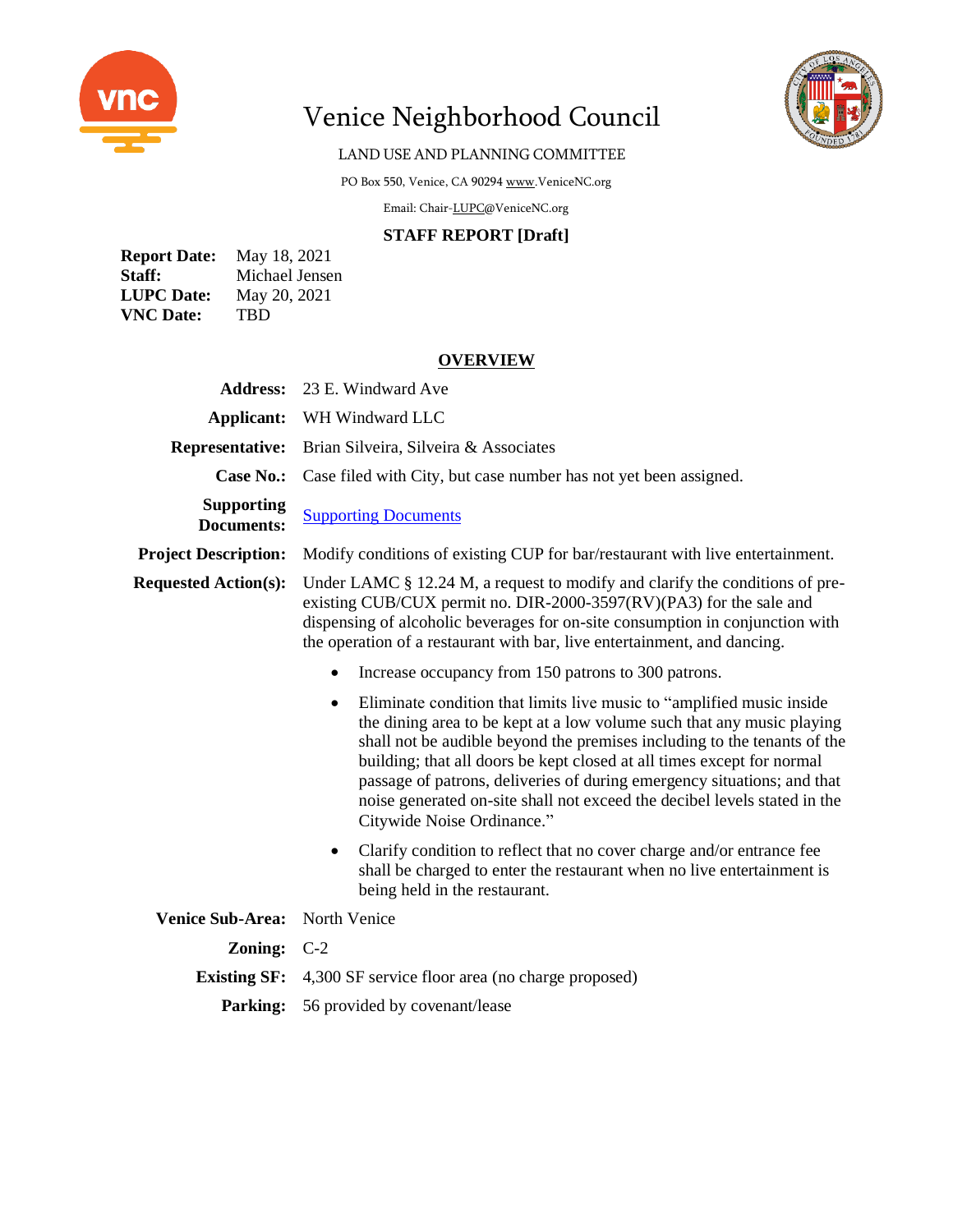Case No.: TBD Address: 23 E. Windward Report Date: May 18, 2021 (draft) LUPC Staff: Michael Jensen

#### **COMPLIANCE WITH SPECIFIC PLAN**

| <b>Setbacks:</b>              | Not applicable to this Project, as no new construction is involved.                                      |
|-------------------------------|----------------------------------------------------------------------------------------------------------|
| Height:                       | Not applicable to this Project, as no new construction is involved.                                      |
| <b>Parking:</b>               | No changes being sought.                                                                                 |
| <b>ZAA/Waiver:</b>            | None sought.                                                                                             |
| Mass, Character,<br>and Scale | Not relevant because the Project involves existing buildings that are not being<br>expanded or modified. |

#### **MODIFICATIONS OF CONDITIONS**

Applicant requests to modify and clarify the conditions of pre-existing CUB/CUX permit no. DIR-2000- 3597(RV)(PA3) for the sale and dispensing of alcoholic beverages for on-site consumption in conjunction with the operation of a restaurant with bar, live entertainment, and dancing.

- Permit the modification of Condition 9c to increase occupancy from 150 patrons to 300 patrons.
- Permit the elimination of Condition 10 to permit live entertainment as long as it conforms to Condition 24 which requires: amplified music inside the dining area to be kept at a low volume such that any music playing shall not be audible beyond the premises including to the tenants of the building; that all doors be kept closed at all times except for normal passage of patrons, deliveries of during emergency situations; and that noise generated on-site shall not exceed the decibel levels stated in the Citywide Noise Ordinance.
- Permit the clarification of Condition 11 to reflect that no cover charge and/or entrance fee shall be charged to enter the restaurant when no live entertainment is being held in the restaurant.

## **COMMUNITY OUTREACH**

| Date:                          | April 15, 2021                                                                                                                                                                                                                                                                                      |
|--------------------------------|-----------------------------------------------------------------------------------------------------------------------------------------------------------------------------------------------------------------------------------------------------------------------------------------------------|
| <b>Notification Radius:</b>    | Noticed on LUPC agenda                                                                                                                                                                                                                                                                              |
| Summary of<br><b>Feedback:</b> | Applicant did not coordinate an outreach meeting; however, based on the Project's<br>location, very few if any residences are within 500 feet. Instead, Applicant's<br>representative appeared at LUPL meeting on April 15, 2021 to present the project for<br>input from the public and committee. |
|                                | Public comment and board comments were nearly all supportive of the project based<br>on the operator's success in opening businesses elsewhere in the community and more<br>music venues sought for Venice as a home to the arts.                                                                   |